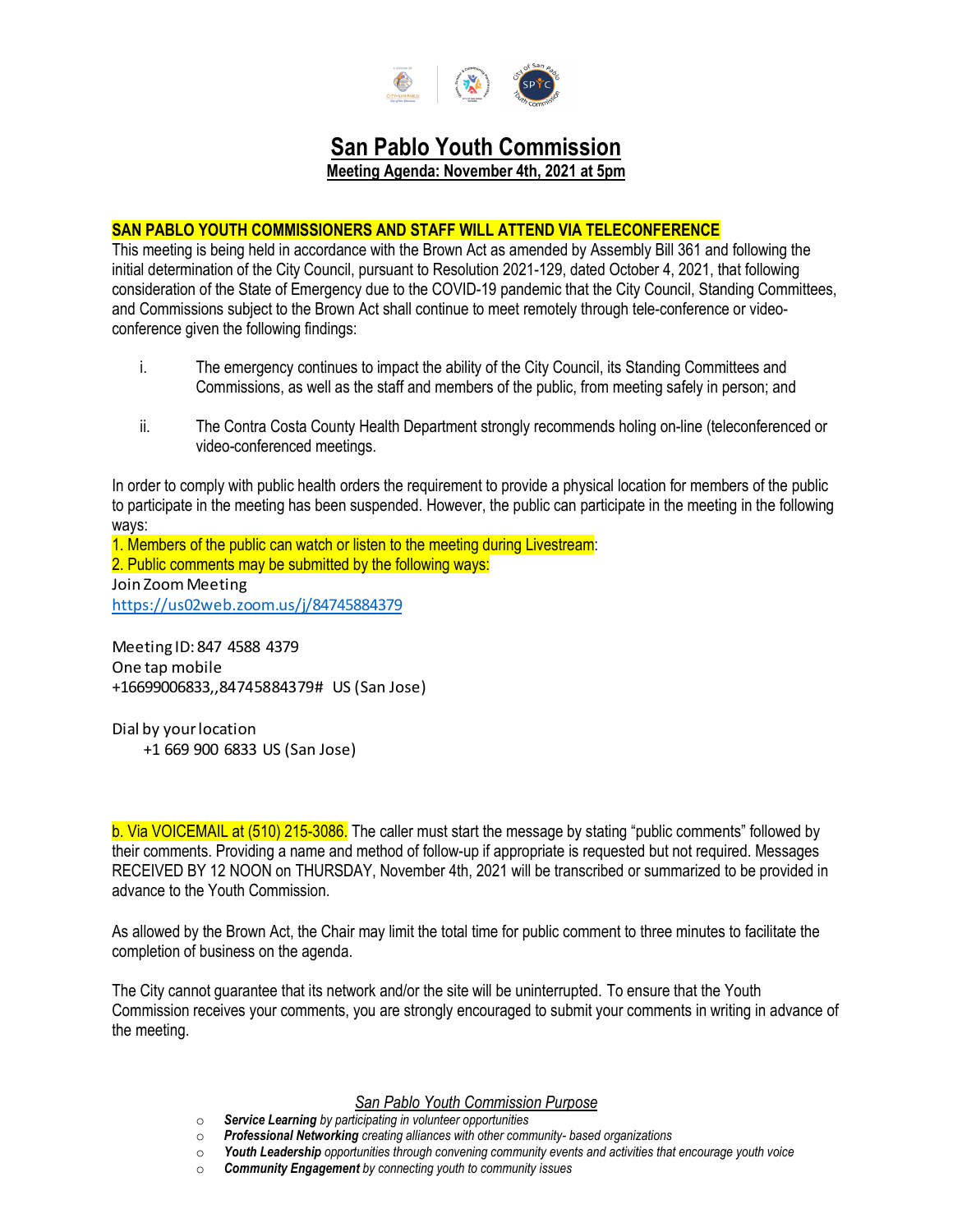

Please note that all information provided in public comments including phone number called with, email addresses and any other personal information written or stated is subject to disclosure on the broadcast of the video- or teleconferenced meeting. Comments posted online will not include personal information.

In accordance with the Americans with Disabilities Act, persons requiring assistance or auxiliary aids in order to participate should contact the Youth, School, & Community Partnerships Division at City Hall, 1000 Gateway Avenue, San Pablo, or by calling (510) 215-3086, as soon as possible prior to the meeting. The City will give such requests primary consideration, taking into account undue financial and administrative burdens or fundamental alterations in the city service, program or activity.

The full agenda packet may also be viewed on the city website at [https://www.sanpabloca.gov/1467/San-Pablo-](https://www.sanpabloca.gov/1467/San-Pablo-Youth-Commission)[Youth-Commission.](https://www.sanpabloca.gov/1467/San-Pablo-Youth-Commission)

Copies of this Agenda and non-exempt public records relating to an open session item on this agenda will be available for public view at the Youth, School, & Community Partnerships Division, 1000 Gateway Avenue, San Pablo.

Written comments on agenda items shall be submitted by Noon the day of the meeting to allow sufficient time for copying and consideration before the Youth Commission consideration of the agenda item. Written comments exceeding one page must be submitted by 7:30 a.m. the day of the meeting.

# *San Pablo Youth Commission Purpose*

- o *Service Learning by participating in volunteer opportunities*
- o *Professional Networking creating alliances with other community- based organizations*
- o *Youth Leadership opportunities through convening community events and activities that encourage youth voice*
- **Community Engagement** by connecting youth to community issues